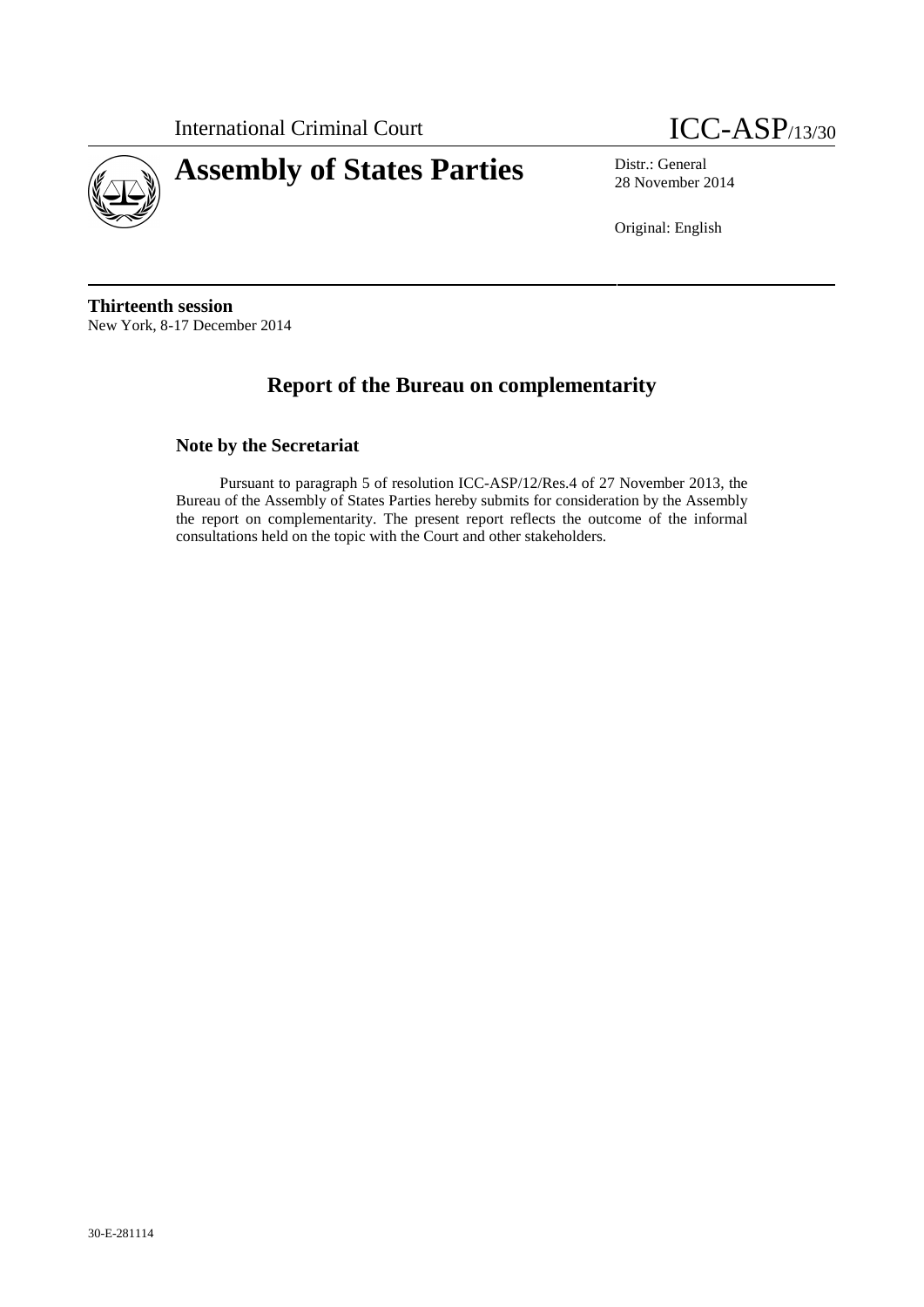# *Contents*

| I.  |     |                                                                          |  |
|-----|-----|--------------------------------------------------------------------------|--|
| П.  |     |                                                                          |  |
| Ш.  |     |                                                                          |  |
| IV. |     |                                                                          |  |
| V.  |     |                                                                          |  |
| VI. |     |                                                                          |  |
|     |     |                                                                          |  |
|     |     |                                                                          |  |
|     | L   |                                                                          |  |
|     | II. | Activities of the Secretariat with respect to actors in the field of     |  |
|     | Ш.  |                                                                          |  |
|     | IV. | Requests conveyed by the Secretariat to States and other stakeholders 12 |  |
|     | V.  |                                                                          |  |
|     | VI. |                                                                          |  |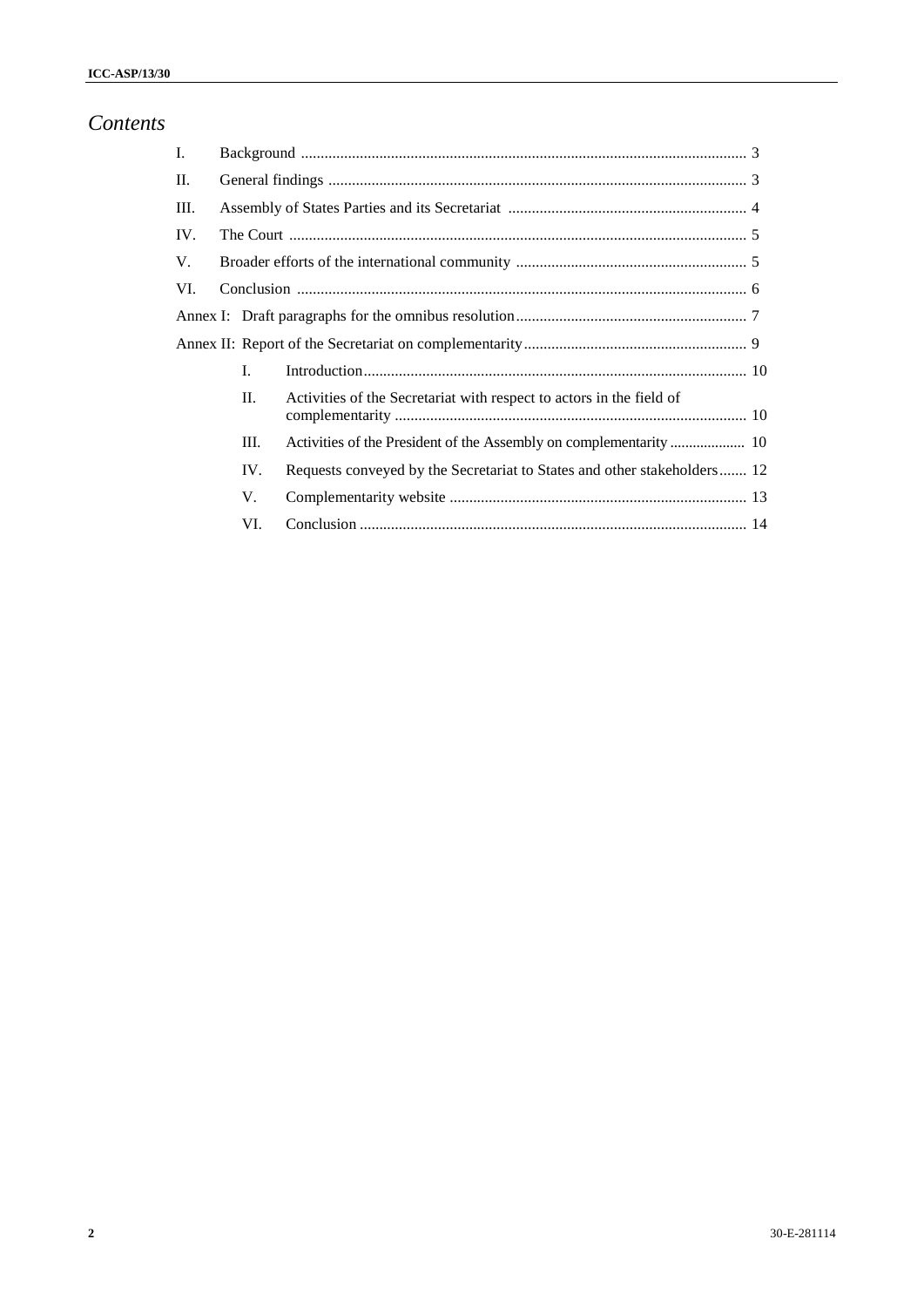### **I. Background**

At the second meeting of the Bureau, on 17 March 2014, the Bureau appointed Botswana and Sweden, as *ad country* focal points. As such, Botswana and Sweden are focal points in both The Hague Working Group and the New York Working Group in the lead up to the thirteenth session of the Assembly.

2. At the twelfth session of the Assembly, States Parties resolved to continue and strengthen effective domestic implementation of the Statute and to enhance the capacity of national jurisdictions to prosecute the perpetrators of the most serious international concern.<sup>1</sup> Consequently, the subsidiary bodies of the Assembly and the organs of the Court were essentially given the following mandates: The Bureau was requested to continue the work on complementarity, inter alia in accordance with the Kampala resolution, $2$  including continuing the dialogue with the Court and other stakeholders on this issue. The Secretariat of the Assembly of States Parties ("the Secretariat") was mandated, within existing resources, to facilitate the exchange of information between the Court, States Parties and other stakeholders, including international organizations and Civil Society, aimed at strengthening domestic jurisdictions, and to report to the thirteenth session of the Assembly. The Court, while recalling its limited role in strengthening national jurisdictions, was requested to further cooperate with the Secretariat on complementarity and to report to the thirteenth session.

### **II. General findings**

3. The Rome Statute creates a system of criminal justice designed to ensure that there is no impunity for the most serious crimes of concern to the international community as a whole due to the unwillingness or inability of States to investigate and prosecute the perpetrators of these crimes themselves. This system is based on the principle of complementarity as enshrined in the Statute, which means that the Court will intervene only when States are unwilling or unable genuinely to carry out the investigation or prosecution of these crimes.

4. It is generally understood by States Parties, the Court and other stakeholders that international cooperation, in particular through Rule of Law development programmes aimed at enabling domestic jurisdictions to address war crimes, crimes against humanity and genocide, contributes to the fight against impunity for such crimes and the functioning of the Rome Statute system. Such cooperation has been described as "positive complementarity" or complementarity activities. National ownership is essential for maximizing the impact of such activities.

5. Financial contributions to development programmes and to civil society are deemed highly important to promote complementarity. A number of countries have allocated development cooperation resources to promote the strengthening of national judicial capacity to address Rome Statute crimes.

6. In 2014 a number of activities, meetings and informal discussions on the issues of complementarity have been held with relevant stakeholders, including States, the organs of the Court, as well as with representatives of civil society.

7. A workshop on combating impunity for sexual and gender based crimes at the national level took place in Stockholm on 20-21 May, 2014. The workshop was a forum to exchange lessons learned about strategic efforts in relation to investigations and prosecutions of sexual and gender based crimes, which may rise to the level of crimes under the Rome Statute.

8. On 3 July 2014, the co-facilitators held the first informal consultations on complementarity within The Hague Working Group where the first draft of the programme of work was presented.

<sup>1</sup> *Official Records of the Assembly of States Parties to the Rome Statute of the International Criminal Court, Twelfth session, The Hague, 20 – 28 November 2013* (ICC-ASP/12/20), vol. I, part III, ICC-ASP/12/Res.4, para. 1. <sup>2</sup> Resolution ICC-ASP/9/Res3, paragraph 47.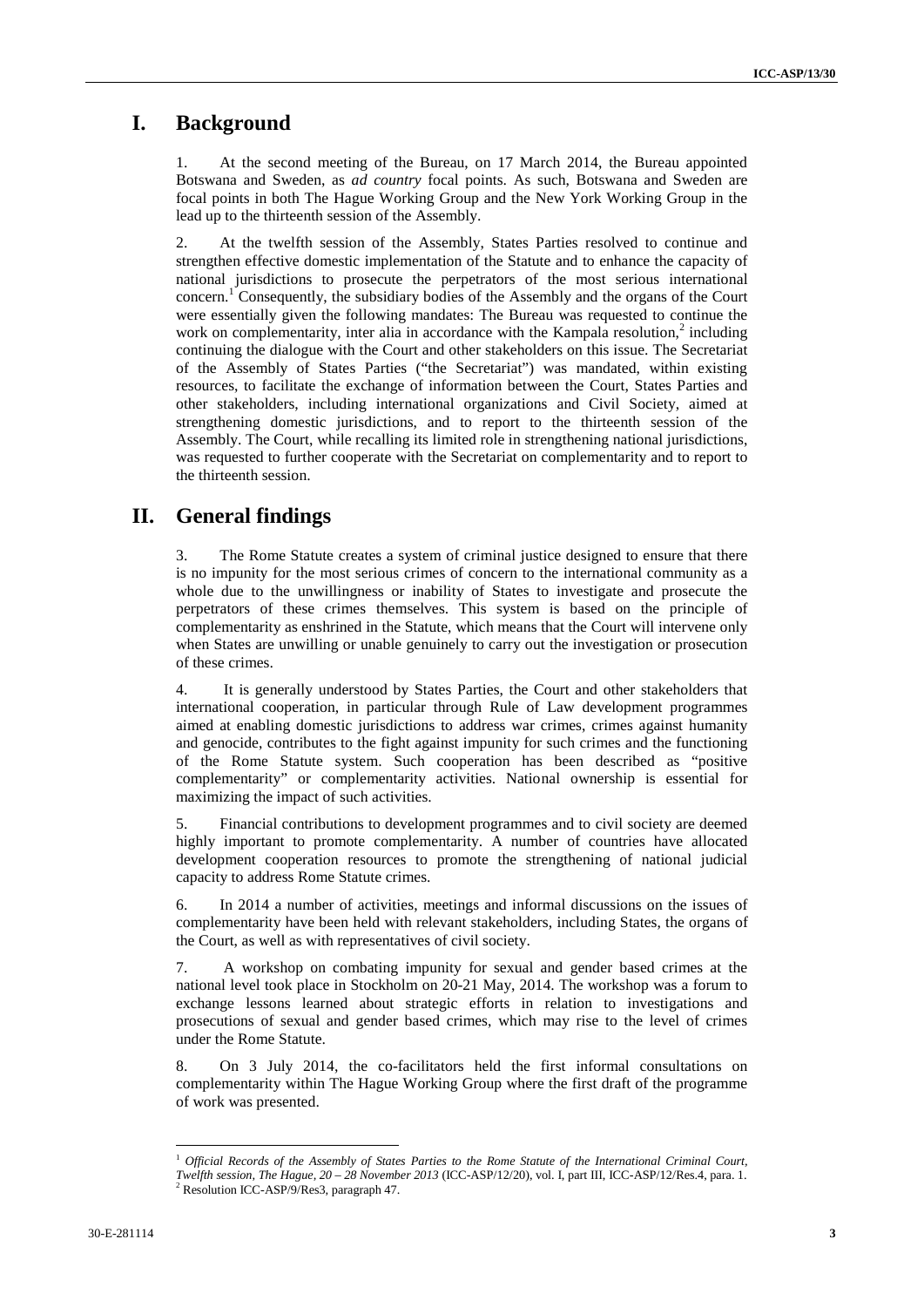9. On 23 September 2014, the co-facilitators organized a Hague Working Group meeting on complementarity at the premises of the Court which focused on the issue of witness protection and how complementarity can be linked into the greater capacity building of rule of law. The meeting was conducted with a triangular approach, connecting three key elements: a) The role of the Court; b) A country specific example; and c) The role of donors and implementers. These presentations highlighted the importance of continuing the dialogue and sharing of experiences between the Court, State Parties and other stakeholders in order to strengthen the principle of complementarity. Moreover the need for the rule of law to be an integrated part of the national donor strategy was highlighted if the capacity building mechanisms should be carried out effectively.

10. States Parties and the Court have expressed the view that the role of the Court itself is limited in actual capacity-building for the investigation and prosecution of Rome Statute crimes "in the field". Rather, this is a matter for States, the United Nations and relevant specialized agencies, other international and regional organizations and civil society. The Court can, however, in the course of implementing its mandate within the framework of the Rome Statute, in particular article 93 paragraph 10, upon request, share information with and assist national jurisdictions. The Assembly of States Parties has an important role to play in continuing the dialogue on the efforts of the international community in strengthening national jurisdictions through complementarity activities, thereby enhancing the fight against impunity.

11. It is important to recall, that issues arising from the admissibility of cases before the Court under article 17 of the Rome Statute all remain a judicial matter to be addressed by the judges of the Court. Initiatives by State Parties to strengthen national jurisdictions to enable them to genuinely investigate and prosecute the most serious crimes of concern to the international community as a whole should always preserve the integrity of the Rome Statute and the effective, independent functioning of its institutions.

### **III. Assembly of States Parties and its Secretariat**

12. The Assembly of States Parties is the custodian of the Rome Statute system. While the Assembly itself has a very limited role in strengthening the capacity of domestic jurisdictions to investigate and prosecute serious international crimes, it is a key forum for matters of international criminal justice. Combating impunity both at the national and the international level for the most serious crimes of concern to the international community as a whole is the core objective of the Statute.

13. The Secretariat of the Assembly has continued to develop its outreach, information sharing and facilitating function.<sup>3</sup> Given that this function has been established within existing resources there are limits to what can be achieved. However, progress has been made in both tracks: the internet portal for complementarity and the forging of relationships with relevant States and actors in the field. During the period since the last report by the Secretariat there has been a growing interest in submitting information to and accessing the complementarity portal.

14. In addition, the Secretariat is in the process of conducting a needs survey among States Parties<sup>4</sup>, and has in that respect developed a more proactive approach to engaging with interested States. As the survey is still in progress, the Secretariat was encouraged to continue the work and report to the next session of the Assembly.

15. States Parties welcomed the efforts by the Secretariat and encouraged it to continue the work.

16. Moreover, States Parties welcomed the ambitious efforts by the President of the Assembly in the area of complementarity referred to in the Report of the Secretariat on complementarity.

17. In addition, some delegations recommended that the Assembly makes complementarity an agenda item to be discussed at future sessions.

<sup>&</sup>lt;sup>3</sup> Report of the Secretariat on complementarity (ICC-ASP/12/33).  $4$  ICC-ASP/11/Res.6, para. 8.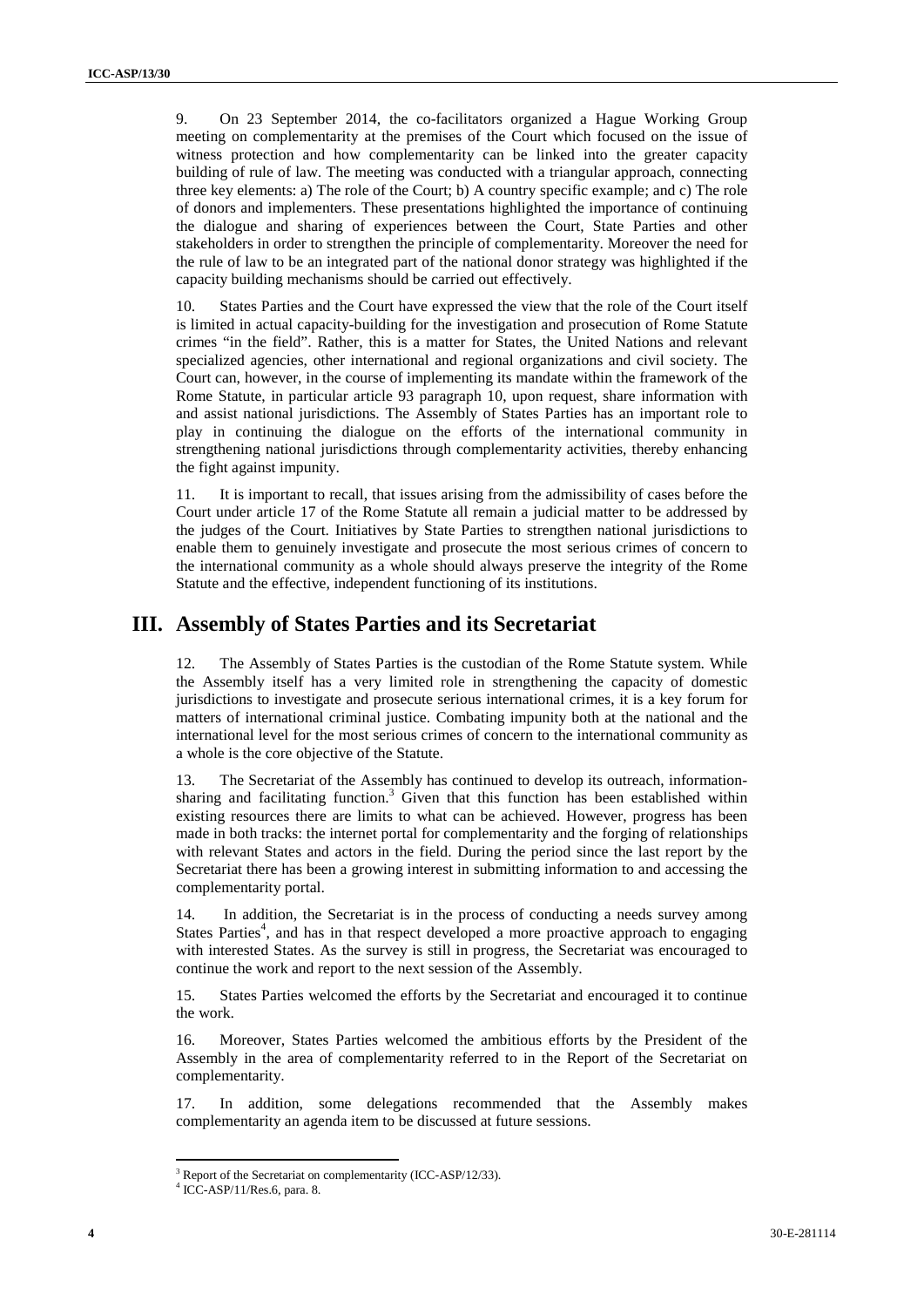### **IV. The Court**

As has been established, the role of the Court in building domestic capacity for the prosecution of the most serious international crimes is limited. From a judicial point of view, complementarity has a specific meaning relating to the admissibility of cases before the Court. This remains exclusively a judicial issue.

19. Nevertheless the Court has extensive investigation and prosecutorial experience and expertise. In addition, concerning situation countries, the Office of the Prosecutor continues to gather knowledge and develop expertise on the national judicial system and has thoroughly investigated the crimes that have occurred. Taken together this provides opportunities for the Court to, within the framework of the Rome Statute, in particular article 93 paragraph 10, upon request, share information with and assist national jurisdictions. Naturally this has to be done bearing in mind the requirements of the Statute as well as other relevant factors such as the need to protect witnesses and preserve the integrity of evidence collected. In the same way, the Court can benefit and learn from the experiences and lessons learned by states that have themselves investigated and prosecuted Rome Statute crimes.

20. During its informal consultations, the Working Group received presentations by the OTP and the Registry, including by the Registrar, on the role and needs of the ICC in the area of witness protection as well as by the OTP on ways in which, in its view, preliminary examinations could contribute to enhancing complementarity.

### **V. Broader efforts of the international community**

21. In addition to discussions and information-sharing and facilitation within the Assembly and by the Court, various actors organize a remarkable number of activities relevant to complementarity and capacity building for fighting impunity for the most serious crimes of concern to the international community as a whole. States Parties have received updates on some of these, and more comprehensive information will be available on the Secretariat's complementarity web portal.

22. Apart from general activities undertaken at the United Nations and other international and regional organizations, a myriad of concrete capacity building projects are being implemented around the world, not least in countries in or emerging from conflict. These activities are carried out both by States, international and regional organizations and civil society.

23. As an example of these many activities, on 23 September, States Parties were briefed on the complementarity activities undertaken by the International Development Law Organization (IDLO), an intergovernmental mechanism that promotes the rule of law and sustainable development in transitional and post-conflict countries and, to that end, in collaboration with the Court in October 2014 organized a seminar in Dakar aiming to strengthen the national justice sector. Furthermore, States Parties were briefed on the work undertaken by the Open Society Justice Initiative (OSJI) as well as the Swedish Agency for Peace, Security and Development and the Folke Bernadotte Academy. In order to promote field-level coordination and efficient allocation of support, one suggestion was that the Assembly, through its Secretariat, considers engaging in a mapping exercise with relevant stakeholders so as to trigger coordination and avoid duplication of complementarity related activities.

24. Some States highlighted the efforts by the United Nations, international and regional organizations, States and civil society, in mainstreaming these capacity-building activities aimed at strengthening national jurisdictions with regard to investigating and prosecuting Rome Statute crimes into existing and new technical assistance programmes and instruments, in realms such as human rights, development, and the rule of law. They underlined that these efforts should continue to be done in such fora, rather than by the Court or in the Assembly of States Parties, which have a limited role for such purpose.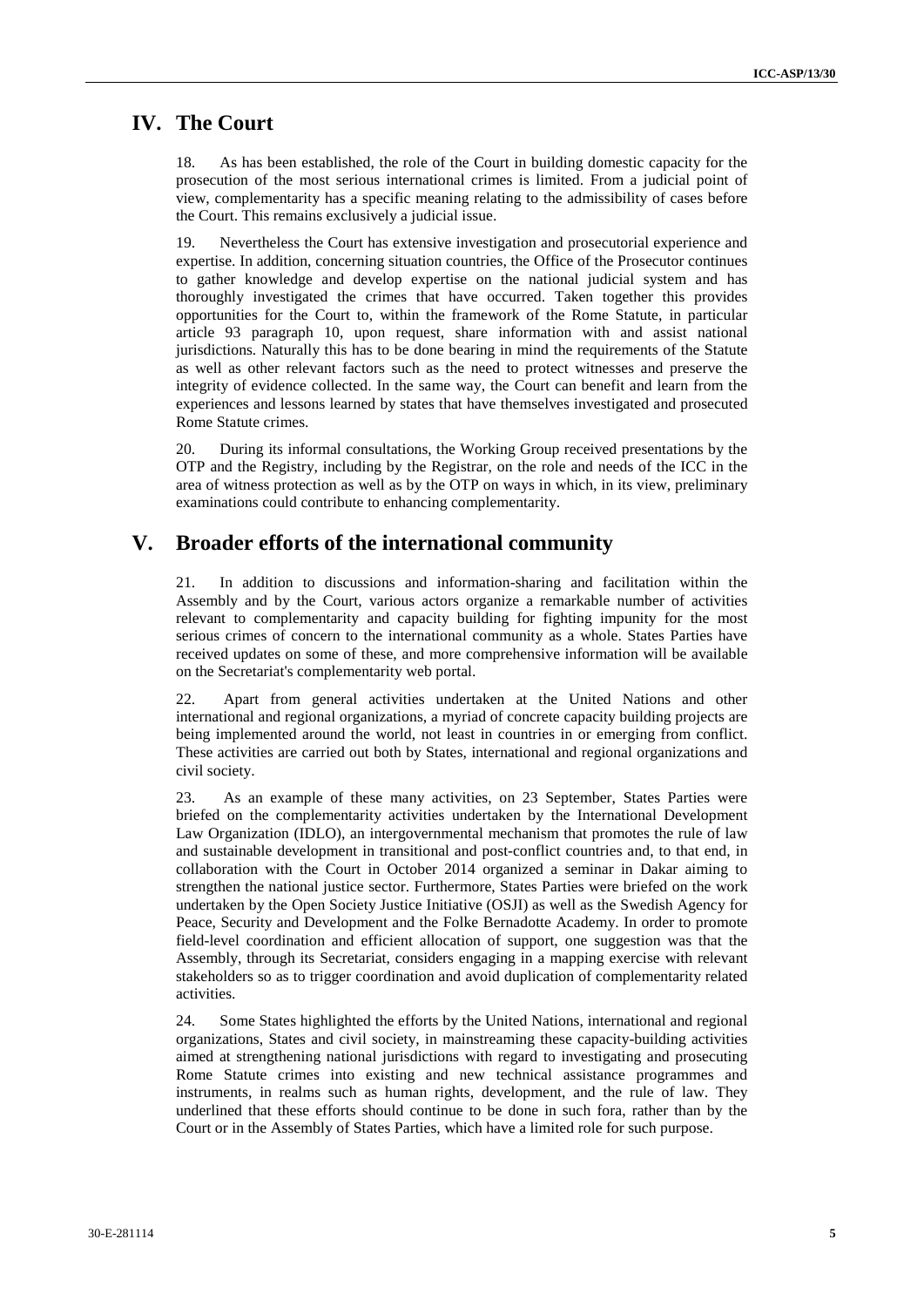## **VI. Conclusion**

25. The above highlights the importance of continued efforts, within the appropriate fora, in strengthening national capacity for investigating and prosecuting Rome Statute crimes, bearing in mind the limited contribution that can be made by the Assembly and its Secretariat, as well as the Court itself to that regard. Ensuring that national judicial systems are able to deal with the most serious crimes of concern to the international community is vital for making the Rome Statute system work, ending impunity for these crimes and preventing their reoccurrence.

26. In this context it is recommended that the Assembly adopt the draft provisions on complementarity contained in the annex to this report. In addition, some delegations recommended that the Assembly makes complementarity an agenda item to be discussed at future sessions.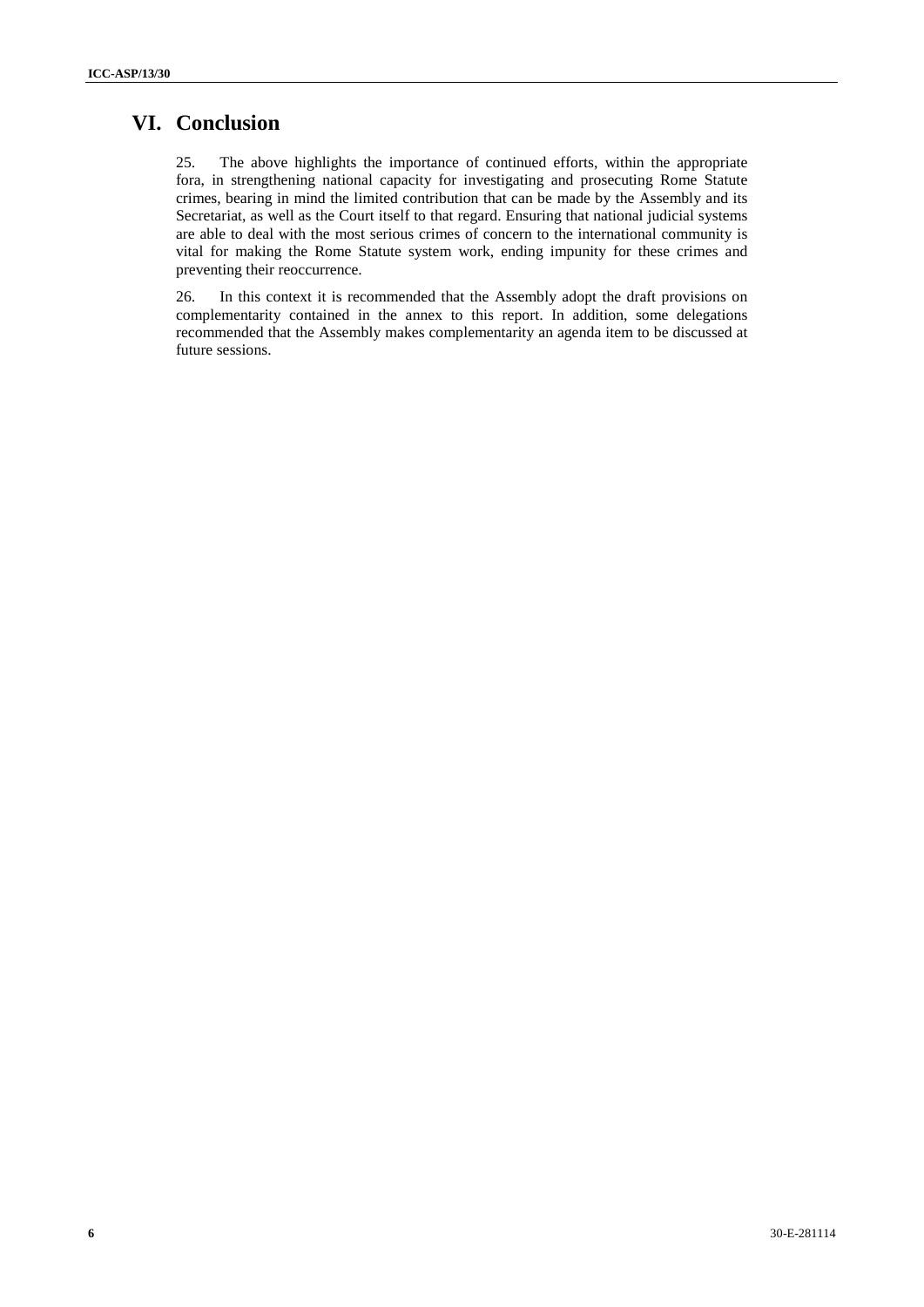### **Annex I**

#### **Draft paragraphs for the omnibus resolution**

*(Suggested draft text for the omnibus resolution to be included under one sub-heading).*

*Reaffirming* its commitment to the Rome Statute of the International Criminal Court and its determination that the most serious crimes of concern to the international community as a whole must not go unpunished, and *underlining* the importance of the willingness and ability of States to genuinely investigate and prosecute such crimes,

*Welcoming* the efforts and achievements of the Court in bringing the most responsible for the crimes under the Rome Statute to justice and *noting* the jurisprudence of the Court on the issue of complementarity,

*Recalling* the primary responsibility of States to investigate and prosecute the most serious crimes of international concern and that, to this end, appropriate measures need to be adopted at the national level, and international cooperation and judicial assistance need to be strengthened, in order to ensure that national legal systems are capable of genuinely prosecuting such crimes,

*Recalling further* that the application of articles 17 and 19 of the Rome Statute concerning the admissibility of cases before the Court is a judicial matter to be determined by the judges of the Court,

*Recalling further* that greater consideration should be given to how the Court will complete its activities in a situation country and that possible completion strategies could provide guidance on how a situation country can be assisted in carrying on national proceedings when the Court completes its activities in a given situation,

*Resolves* to continue and strengthen, within the appropriate fora, effective domestic implementation of the Rome Statute, to enhance the capacity of national jurisdictions to prosecute the perpetrators of the most serious crimes of international concern in accordance with internationally recognized fair trial standards, pursuant to the principle of complementarity;

*2. Welcomes* the international community's engagement in strengthening the capacity of domestic jurisdictions to enable States to genuinely prosecute Rome Statute crimes;

*3. Welcomes further* efforts by the United Nations, international and regional organizations, States and civil society in mainstreaming capacity building activities aimed at strengthening national jurisdictions with regard to investigating and prosecuting Rome Statute crimes into existing and new technical assistance programmes and instruments, *strongly encourages* additional efforts in this regard by other international and regional organizations, States and civil society, and in that context *welcomes* the important work being undertaken in the United Nations on the post-2015 development agenda, including the important role of the rule of law in that regard;

*4. Stresses* that the proper functioning of the principle of complementarity entails that States incorporate the crimes set out in articles 6, 7 and 8 of the Rome Statute as punishable offences under their national laws, to establish jurisdiction for these crimes and to ensure effective enforcement of those laws, and *urges* States to do so;

*5. Welcomes* the report of the Bureau on complementarity, and *requests* the Bureau to remain seized of this issue and to continue the dialogue with the Court and other stakeholders on complementarity, including on complementarity related capacity-building activities by the international community to assist national jurisdictions, on possible situation-specific completion strategies of the Court and the role of partnerships with national authorities and other actors in this regard; and also including to assist on issues such as witness protection and sexual and gender-based crimes;

*6. Welcomes* the report by the Secretariat of the Assembly of States Parties on the progress in giving effect to its mandate to facilitate the exchange of information between the Court, States Parties and other stakeholders, including international organizations and civil society, aimed at strengthening domestic jurisdictions; *welcomes further* the work that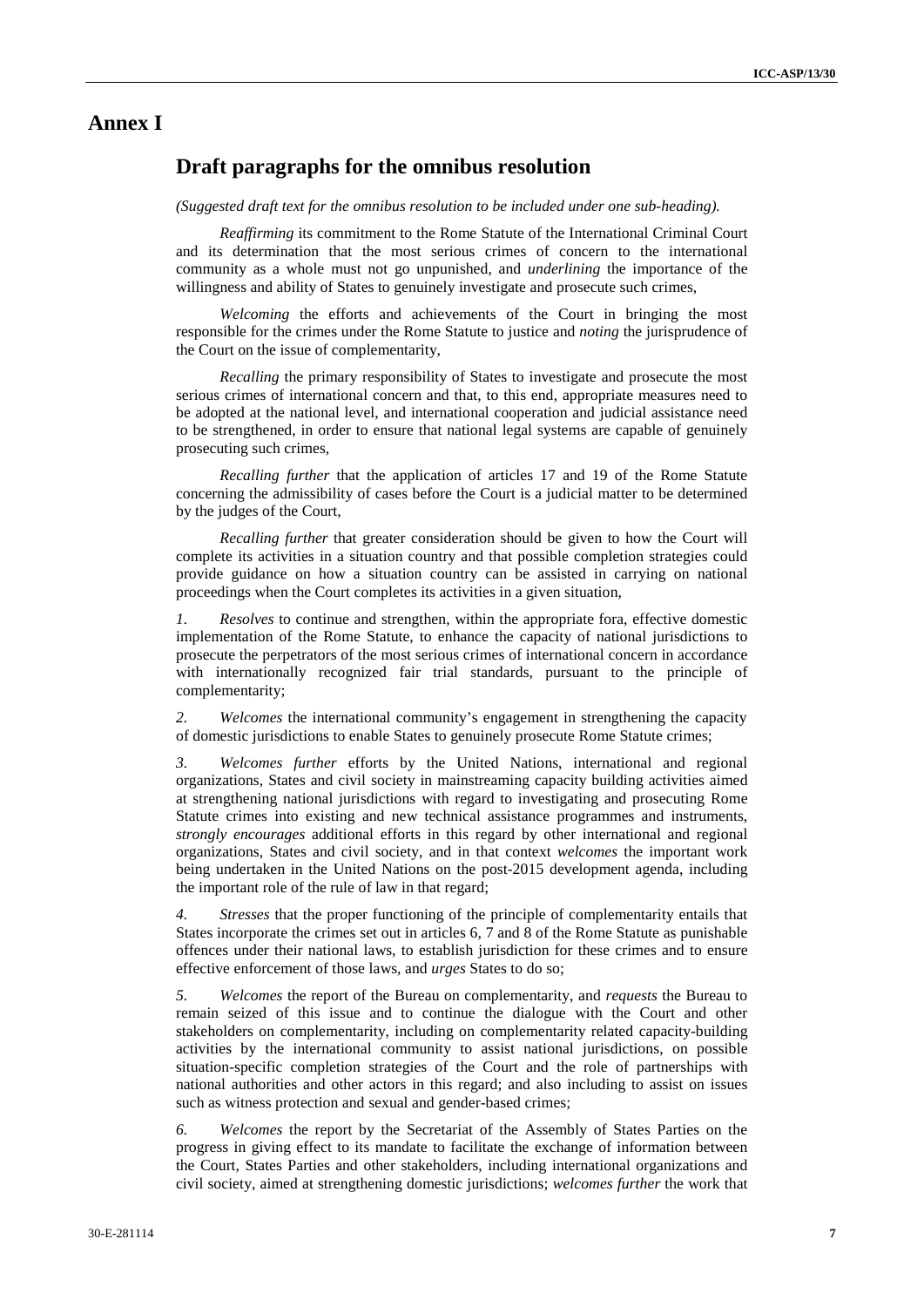has already been undertaken by the Secretariat and the President of the Assembly, and *requests* the Secretariat to, within existing resources, continue to develop its efforts in facilitating the exchange of information, and to report to the fourteenth session of the Assembly on further progress in this regard;

*7. Encourages* the Court to continue its efforts in the field of complementarity, including through exchange of information between the Court and other relevant actors, while recalling the Court's limited role in strengthening national jurisdictions.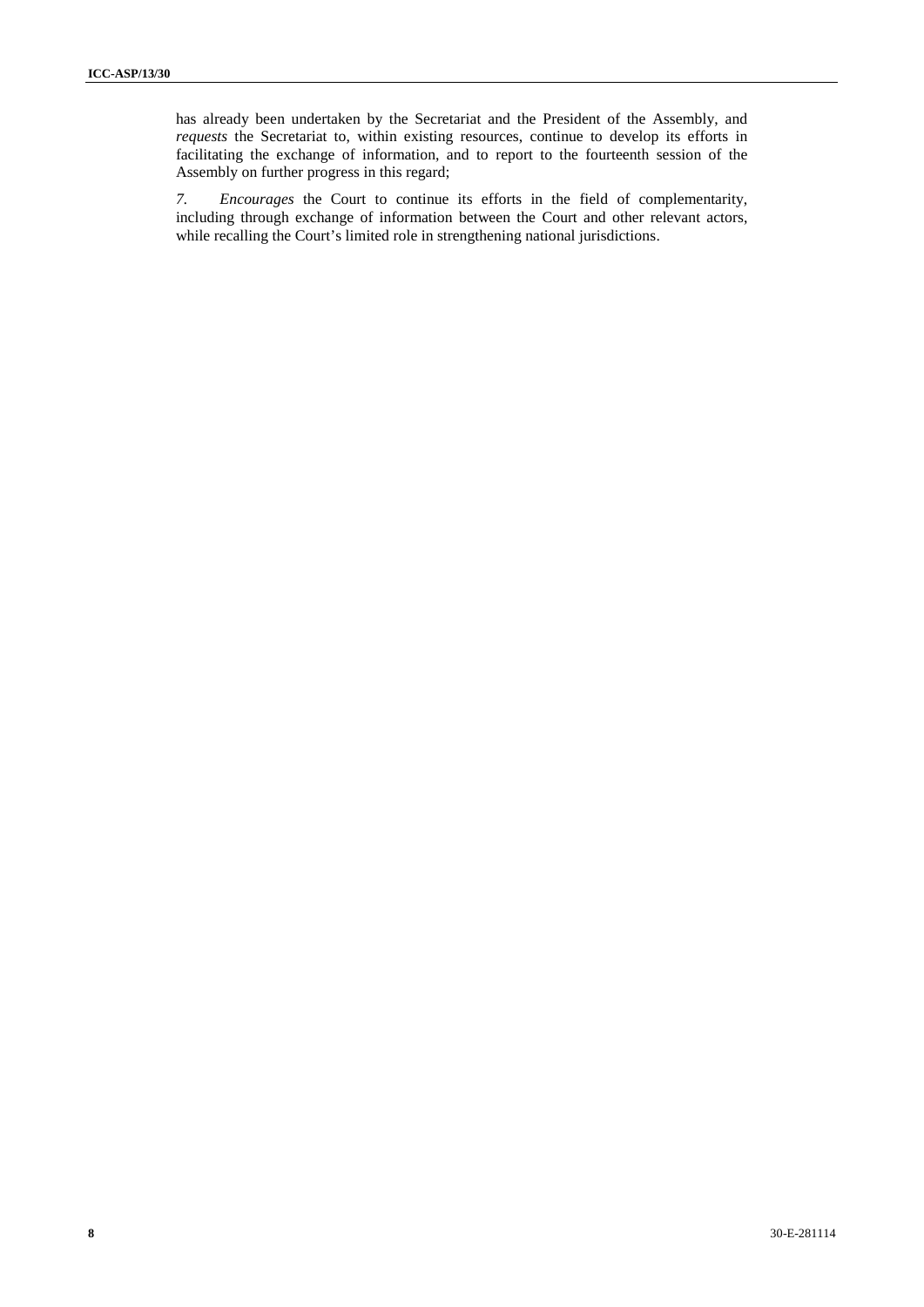## **Annex II**

## **Report of the Secretariat on complementarity**

#### **Note by the Secretariat**

Pursuant to resolution RC/1 of 8 June 2010 and successive resolutions ending with ICC-ASP/12/Res.4 of 27 November 2013, the Secretariat of the Assembly of States Parties hereby submits for consideration by the Assembly its report on complementarity. The present report reflects the activities undertaken by the Secretariat and the President of the Assembly in the implementation of its mandate to facilitate the exchange of information between the Court, States Parties and other stakeholders, including international organizations and civil society, aimed at strengthening domestic jurisdictions.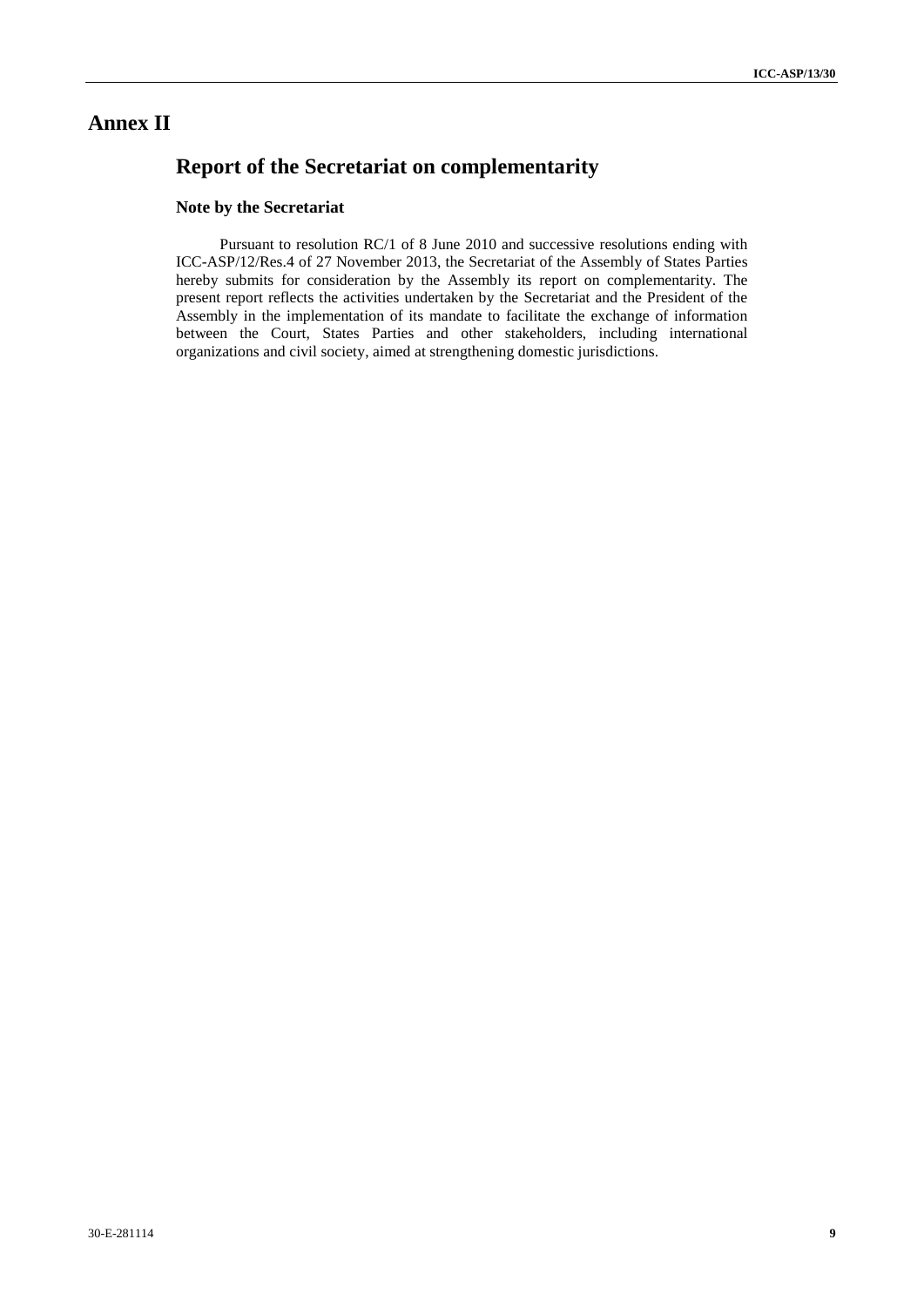## **I. Introduction**

1. By resolution RC/Res.1 entitled "Complementarity", the Review Conference tasked the Secretariat of the Assembly of States Parties ("the Secretariat"),

"…in accordance with resolution ICC-ASP/2/Res.3, and, within existing resources, to facilitate the exchange of information between the Court, States Parties and other stakeholders, including international organizations and civil society, aimed at strengthening domestic jurisdictions, and *requests* the Secretariat of the Assembly of States Parties to report to the tenth session of the Assembly on progress in this regard".<sup>1</sup>

2. The Assembly of States Parties ("the Assembly") reaffirmed this mandate by its subsequent resolutions, ending with resolution ICC-ASP/12/Res.4.

## **II. Activities of the Secretariat with respect to actors in the field of complementarity**

3. The Secretariat continued to implement its mandate set out in the resolutions of the Assembly. It continued to maintain contacts and further develop working relationships with actors in the field of complementarity, with a view to discussing the modalities of such actors lending their expertise to supporting States in their efforts to strengthen capacity to investigate and prosecute international crimes. These actors included States, international organizations and civil society actors.

4. In addition, two high-level seminars on fostering cooperation between the Court and States Parties were held: in Buenos Aires (20-21 May 2014) and in Accra (3-4 July 2014). The seminars were organized by the facilitator for cooperation, Ambassador Anniken Ramberg Krutnes (Norway) and were sponsored by Norway, the Netherlands and the European Commission. Participants in the seminars engaged in discussions on cooperation between the Court and States Parties, where the emphasis was on witness protection and voluntary agreements. The seminars addressed possible avenues for strengthening the capacity of States regarding judicial cooperation at a national and regional level.

5. The Secretariat has carried out its mandate in close consultation with the Assembly focal points and the President of the Assembly of States Parties, in particular the discussion of modalities for implementation of the mandate.

### **III. Activities of the President of the Assembly on complementarity**

6. The President of the Assembly, Ambassador Tiina Intelmann (Estonia), continued to attach high importance to the topic of complementarity.

7. In preparation to the twelfth session of the Assembly of States Parties the President sent a letter to all States Parties inviting States to address the issue of complementarity during the General debate. In the letter, the President notes that it is imperative that States develop their domestic capacity to hold accountable those responsible for the most serious international crimes and to prevent impunity gaps. The President invited States to inform the Assembly during the General debate about the measures they have taken and intend to take to build such capacity, as well as about any assistance in the area of capacity-building which they might be in a position to provide to other States, upon request.

8. In collaboration with the Court, the President of the Assembly launched the social media campaign to celebrate the Day of International Criminal Justice, #JusticeMatters. The campaign aimed to create awareness about the Rome Statute among the general public and government officials, and to raise, among others, the importance of strengthening capacities to prosecute the crimes under the Rome Statute at the domestic level, including

<sup>1</sup> *Official Records of the Review Conference of the Rome Statute of the International Criminal Court, Kampala ,*

*<sup>31</sup>May-11 June 2010* (RC/11), resolution RC/Res. 1 paragraph 9.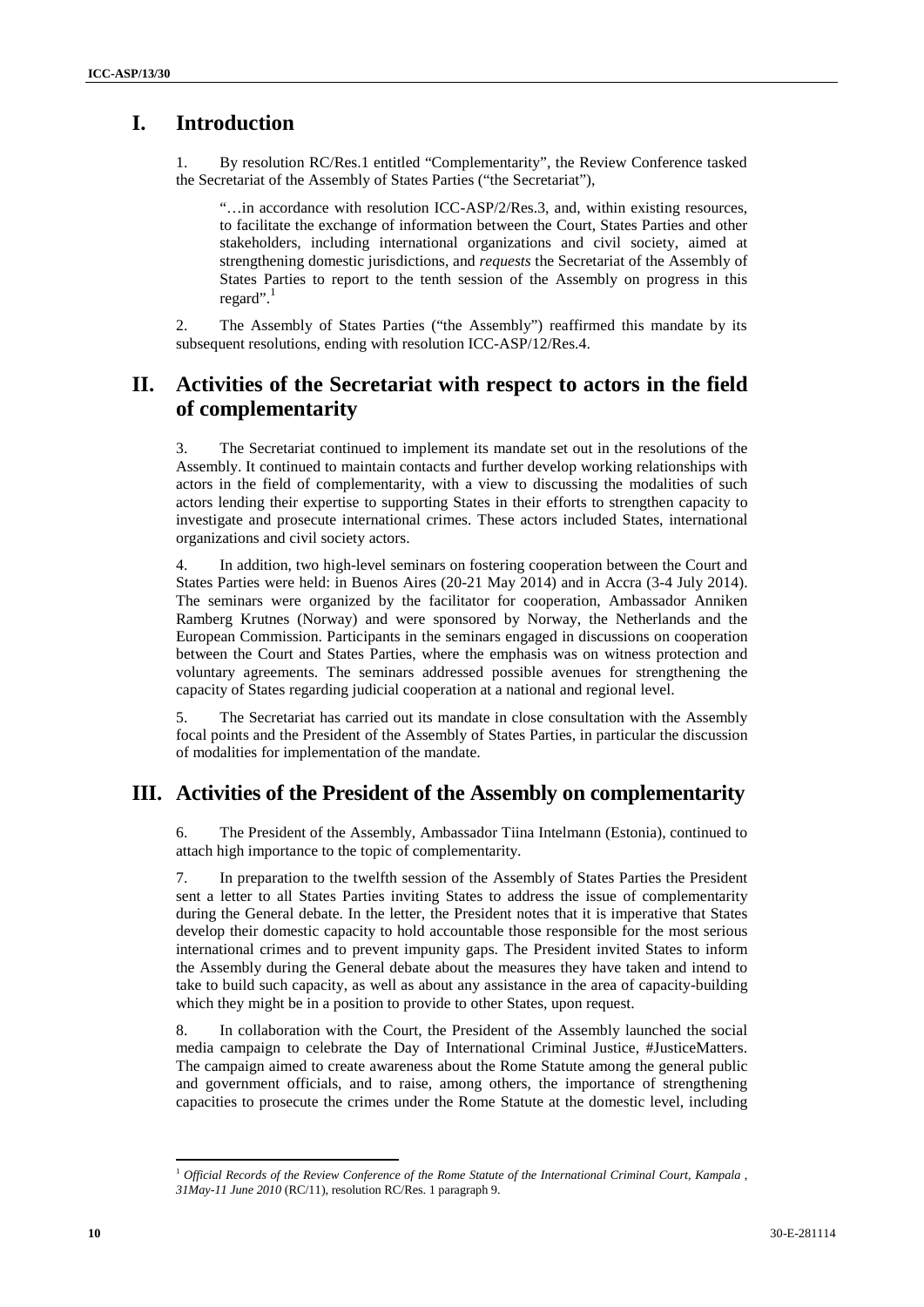via among others, the implementation of the Rome Statute crimes domestically. Many States Parties participated actively in the social media campaign.<sup>2</sup>

9. The President continued to place a special focus on complementarity in her statements in different relevant fora, including intergovernmental meetings, regional conferences, and public events. In particular, her office, together with the permanent mission of Estonia to the United Nations in Geneva, and the permanent missions of the focal points on complementarity, Botswana and Sweden, and with the Open Society Justice Initiative, organized a side event at the 26<sup>th</sup> Session of the UN Human Rights Council on 13 June 2014, on "National Accountability for Atrocity Crimes: A Human Rights Priority." The President spoke at this panel together with UN High Commissioner for Human Rights Ms. Navi Pillay, and former Guatemalan Attorney General, Ms. Claudia Paz y Paz; the panel was moderated by Open Society Justice Initiative Executive Director, Mr. James A. Goldston.

10. Born out of a joint initiative with the President, the Institute for Security Studies (ISS), organized a closed expert roundtable discussion and open seminar on international criminal justice with a special focus on complementarity in Pretoria, South Africa, from 4 - 6 November 2014. The roundtable brought together senior government representatives from African States and experts in the field of international criminal justice to critically assess the role of courts in ensuring accountability and how to best prosecute atrocity crimes domestically. The President welcomed the participants of the roundtable via video message on the importance of strengthening national capacity to investigate and prosecute atrocity crimes.

11. The President of the Assembly participated in numerous events where she raised in particular the importance of complementarity and the adoption of implementing legislation to prosecute domestically the crimes under the Rome Statute. Among others, President Intelmann spoke on complementarity on 14 and 15 November 2013, at a workshop on 'Africa and ICC', held in Tunis, Tunisia and organised by African Legal Aid (AFLA), and in June 2014 at the London Summit to End Sexual Violence in Conflict.

12. President Intelmann also participated in high-level events geared to the strengthening of the principle of complementarity of the Rome Statute organized by Parliamentarians for Global Action. In this context, Ambassador Intelmann interacted with parliamentarians from Cameroon, Côte d'Ivoire, Guinea, Jordan, Iraq, Mali, Morocco, Oman, Palestine, Senegal, Somalia, Togo, Tunisia, Turkey and Yemen, with whom she raised the important of complementarity.

13. The President has also highlighted the important role that regional organizations and the United Nations play in providing assistance in strengthening domestic judicial systems to investigate and prosecute atrocity crimes. In New York on 17 July 2014, President Intelmann highlighted the role of the United Nations in promoting complementarity at the event organized by the Permanent Mission of Italy to the United Nations to commemorate the Day of International Criminal Justice, titled "The United Nations and the International Criminal Court: Partners of Shared Values." This event was attended by the President of the Court, Judge Sang-Hyun Song, the UN Secretary-General, Mr. Ban Ki-moon, and the UN Legal Counsel Mr. Miguel de Serpa Soares; the event was moderated by H.E. Sebastiano Cardi, Permanent Representative of Italy to the United Nations.

14. In light of the annual report of the International Criminal Court to the United Nations General Assembly<sup>3</sup>, the President sent a letter to all States Parties in New York and The Hague, noting and welcoming the increasing attention the UN had recently given to the strengthening of domestic capacity to address Rome Statute crimes and inviting States to stress the importance of the continuation of these efforts by the UN.

15. President Intelmann also spoke extensively about the principle of complementarity at a regional course on international law organized by the Organization of American States in Rio de Janeiro, Brazil in August 2014. Other lectures by President Intelmann at academic

<sup>&</sup>lt;sup>2</sup> https://storify.com/TIntelmann/17july-international-criminal-justice-day/  $3$  UN document A/69/321.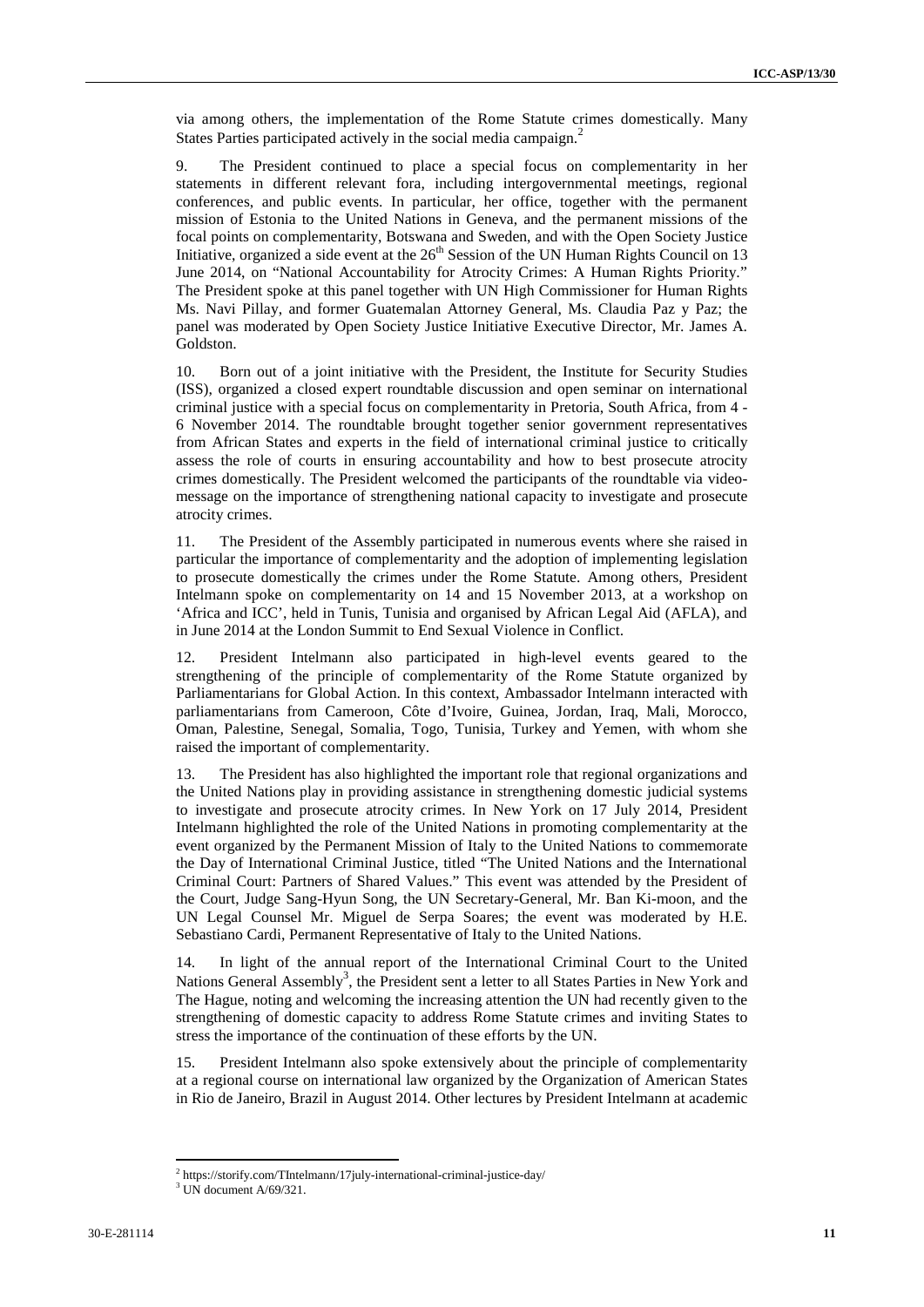institutions in Brazil, South Africa, Ukraine and the United States have focused on creating awareness about the importance of complementarity. <sup>4</sup>

16. The goal of the President's activities continued to be to give complementarity work prominence and to create synergies with various actors who work on these issues.

17. The President took advantage of the Universal Periodic Review (UPR) mechanism to encourage States under review to accept and implement recommendations related to the Rome Statute, including, where applicable to implement the Rome Statute in domestic legislation, In this context, President Intelmann wrote to the authorities of States Parties under review at the  $18<sup>th</sup>$ ,  $19<sup>th</sup>$  and  $20<sup>th</sup>$  session of the UPR that have not yet incorporated the Rome Statute crimes domestically calling them to implement the complementary-related recommendations issued to them by the UN Human Rights Council. President Intelmann also wrote to more than 30 States Parties that had issued complementarity-related recommendations and gave visibility to these recommendations through social media.<sup>5</sup> President Intelmann repeatedly encouraged States Parties to continue issuing complementarity-related recommendations, including through addressing the ICC Group of Friends in Geneva, and welcomes the support of the Coalition of the International Criminal Court given to States Parties in this regard.

18. The President also raised the importance of States proactively taking action to strengthen their capacity to ensure accountability for Rome Statute crimes in her bilateral meetings. These include meetings held in Côte d'Ivoire in January 2014, $<sup>6</sup>$  and Brazil in</sup> August  $2014^7$  where the importance of adopting implementing legislation and promoting complementarity was highlighted a mutual priority in the agenda of discussions, and during her bilateral meetings held in the margins of the 69<sup>th</sup> session of the United Nations General Assembly.

19. President Intelmann has recognized the efforts of numerous actors in strengthening domestic capacities. She has welcomed the adoption of implementing legislation related to Rome Statute crimes by Ecuador and Sweden, which entered into force in August and July 2014, respectively.

20. President Intelmann has also recognized the role of the European Union in providing direct political leadership and financial support to organizations promoting to the fight against impunity at the domestic levels. In this regards, she has appealed to the European Parliament the continued support from the European Union in this regard.<sup>8</sup>

21. President Intelmann has also used varied communication tools to raise the importance of complementarity, including via press releases, social media, and opinion editorials.<sup>9</sup>

22. In 2014, the Secretariat, the President and the focal points benefited in the implementation of complementarity activities from the work of a consultant on complementarity within the office of the President of the Assembly, funded by extra budgetary resources.

## **IV. Requests conveyed by the Secretariat to States and other stakeholders**

23. The Secretariat recalls the mandate set out in paragraph 6 of resolution ICC- ASP/12/Res.4, whereby the Assembly "Welcome[d] the report of the Secretariat of the Assembly of States Parties on the progress of giving effect to its mandate to facilitate the exchange of information between the Court, States Parties, and other stakeholders including

<sup>4</sup> Among others, President Intelmann imparted lectures at the Diplomatic Academies of Brazil and Ukraine and at Columbia University, Kiev Institute of International Relations, Kyiev Mohyla Academy, New York University, University of Brasilia, and University of Pretoria.

<sup>5</sup> Twitter: @TIntelmann and Facebook: https://www.facebook.com/TIntelmann.

<sup>6</sup> http://icc-cpi.int/en\_menus/icc/press%20and%20media/press%20releases/Pages/PR981.aspx

<sup>7</sup> http://icc-cpi.int/en\_menus/icc/press%20and%20media/press%20releases/Pages/PR1036.aspx

<sup>8</sup> http://icc-cpi.int/en\_menus/icc/press%20and%20media/press%20releases/Pages/PR1049.aspx

<sup>9</sup> See in particular, http://www.huffingtonpost.com/tiina-intelmann/from-the-ictr-to-the-icc-\_b\_5107292.html and http://www.huffingtonpost.com/tiina-intelmann/the-day-of-international-\_b\_5607160.html,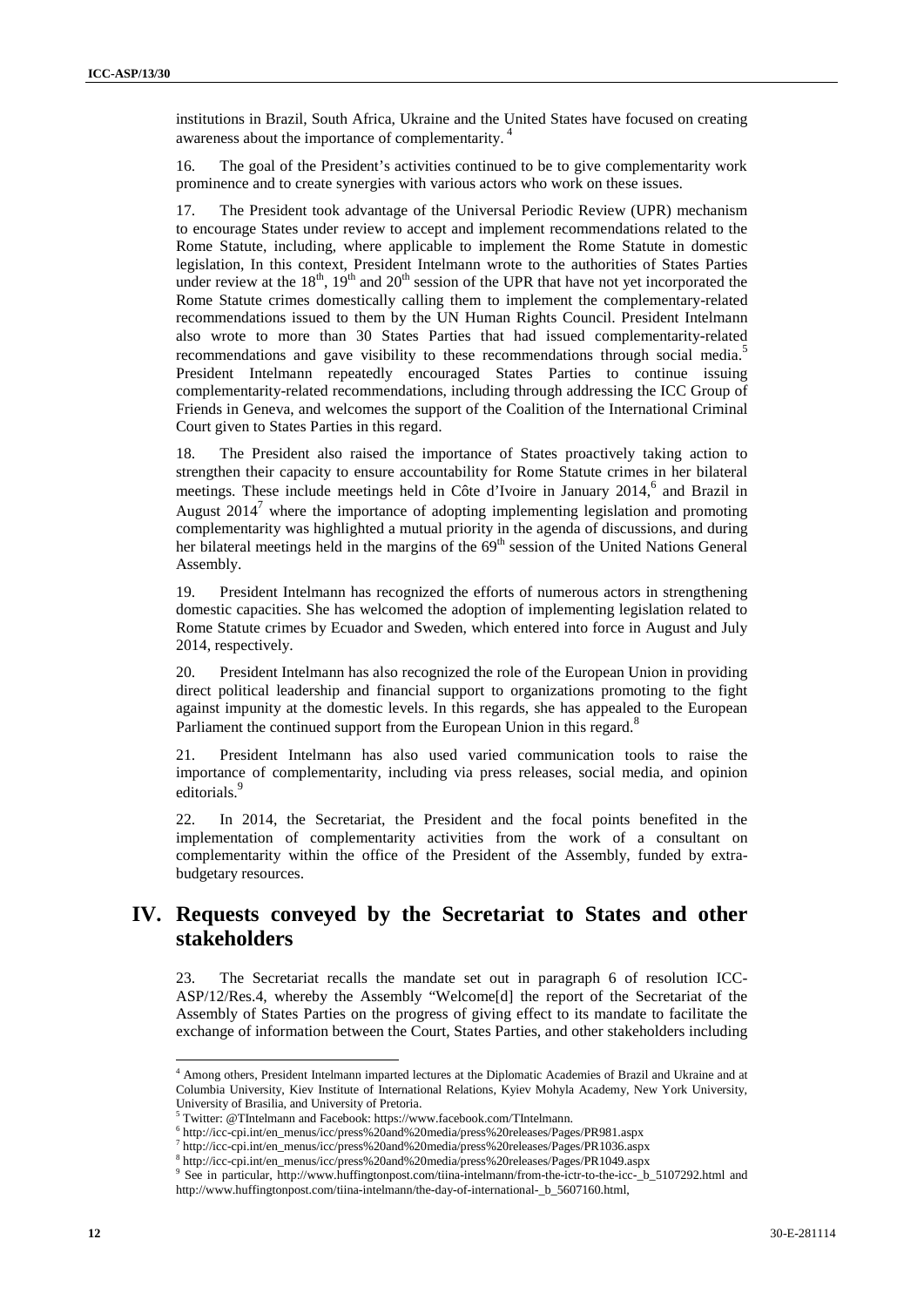international organizations and civil society, aimed at strengthening domestic jurisdictions, welcome[d] further the work that has already been undertaken by the Secretariat, including inviting States to submit information on their capacity-needs and reporting on this to the Assembly, and request[ed] the Secretariat to, within existing resources, continue to develop its efforts in facilitating the exchange of information in this regard, and report to the thirteenth session of the Assembly on progress achieved".

24. By its communication, dated 31 July 2014, the Secretariat, pursuant to paragraph 7 of the above-mentioned resolution, encouraged States, international and regional organizations and civil society, respectively, to submit information on their complementarity-related activities. The Secretariat received a response from one international organization, which indicated activities in witness protection and international cooperation at the global, regional and national levels. Other activities described include legislative assistance for international cooperation in criminal matters, the strengthening of central authorities, the establishment of networks and platforms and the development of tools to provide States and criminal justice practitioners with useful practical assistance and information. Information on the response received has been posted on the complementarity website.

25. In addition, by note verbale ICC-ASP/13/SP/50 of 31 July 2014, the Secretariat, pursuant to paragraph 6, invited States to submit information on the capacity building needs that they had identified. As at 31 October 2014, the Secretariat had not received responses from States.

26. The Secretariat has identified a number of States that expressed, in other fora, specific capacity-building needs in areas that include evidence collection and witness protection. In collaboration with the co-focal points, the Secretariat proposes to make contact with representatives of these States and liaise with actors capable of providing the relevant assistance in these areas.

#### **V. Complementarity website**

27. The Secretariat recalls that the complementarity web forum is intended to provide an information base on events relating to complementarity, identify the main actors and their activities, and facilitate contacts between donor States, international and regional organizations, civil society and recipients, in order to advance the goal of strengthening national capacity to investigate and prosecute the most serious crimes of concern to the international community. It continues to hold the view that the vehicle of a dedicated website would more readily facilitate contact and exchange of information among a broad scope of actors in order to meet existing capacity-building needs in the area of international criminal justice. Such a dedicated website is a neutral forum which could be used by donors as well as recipients.

28. To this end, the Secretariat continued to enhance the information available on its website through including more focused information on complementarity resources. The Secretariat conducted a pilot project which involved requesting a limited number of civil society stakeholders to submit information on their activities using the format of the new "Complementarity actors form". The responses received included information on their three most relevant areas of work, a description of their activities and the regions in which they conduct their work. These responses have been posted on the Assembly of States Parties' complementarity webpage. The Secretariat subsequently conveyed this new form to all categories of stakeholders, i.e. States, regional and international organizations and civil society, via its communications of 31 July 2014 referred to in paragraph 24.

29. The Secretariat recalls that, in order to make the data formerly contained on the Complementarity Extranet more readily accessible and user friendly, it transferred this data to the internet website of the Assembly of States Parties in February  $2013$ .<sup>10</sup> The Secretariat continues to post information received on technical assistance needs as well as on capacity building projects on the website.

<sup>10</sup> http://www.icc-cpi.int/en\_menus/asp/complementarity/Pages/default.aspx